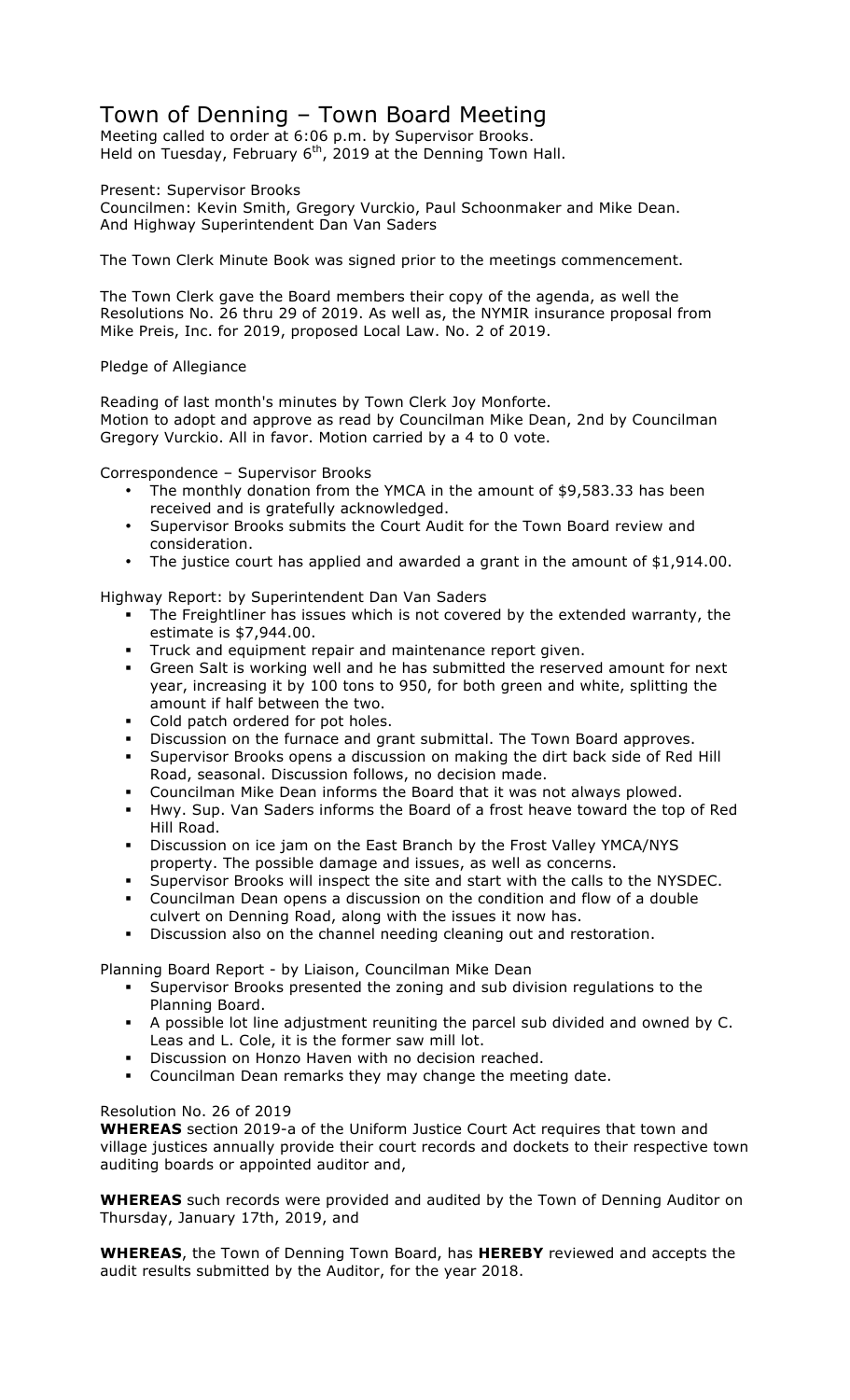**Whereupon**, the Resolution was put to a vote, recorded as follows: Motion to adopt and approve by Councilman Kevin Smith, 2<sup>nd</sup> by Councilman Paul Schoonmaker. Roll Call Vote: Councilman Mike Dean AYE Councilman Paul Schoonmaker AYE Councilman Kevin Smith AYE Councilman Gregory Vurckio AYE Supervisor David Brooks AYE Motion carried following a unanimous roll call vote.

Resolution No. 27 of 2019 **WHEREAS** the Town of Denning passed a local law in 2008 Titled: Cold War Veterans Exemption and

**WHEREAS** the Supervisor of the Town of Denning has been informed by the County of Ulster and the Assessor for the Town of Denning the law will expire and

**WHEREAS** the original intent of the law was for it to be a permanent exemption.

**NOW THEREFORE BE IT RESOLVED** that the Town of Denning Town Board **HEREBY** sets Tuesday, February  $12^{th}$ , 2019 as the public hearing date for the Amended Law to make Said exemption permanent. Scheduled to begin at 6 pm prior to the regularly scheduled meeting. At said time any and all interested person(s) will be heard either for or against.

**Whereupon**, the Resolution was put to a vote, recorded as follows: Motion to adopt and approve by Councilman Mike Dean, 2<sup>nd</sup> by Councilman Gregory Vurckio. Roll Call Vote: Councilman Mike Dean AYE Councilman Paul Schoonmaker AYE Councilman Kevin Smith AYE Councilman Gregory Vurckio AYE Supervisor David Brooks AYE Motion carried following a unanimous roll call vote.

Resolution No. 28 of 2019

**WHEREAS** New York State Town Law §285-a authorizes the Town Supervisor to transfer funds between Highway Fund accounts upon the approval of a resolution by the Town Board, and

**WHEREAS** the 2018 Highway Fund for the Town of Denning is in need of budgetary transfers.

**NOW THEREFORE BE IT RESOLVED** that the Town of Denning Town Board **HEREBY** authorizes the Supervisor to transfer the following: From:

| \$8,000.00  |
|-------------|
| \$15,000.00 |
| \$15,500.00 |
|             |

Funds to be Transferred To: Snow Removal Personal Services DA5142.1 \$12,500.00 Snow Removal Contractual Expense DA5142.4 \$25,500.00 Social Security DA9030.8 \$500.00

**Whereupon**, the Resolution was put to a vote, recorded as follows: Motion to adopt and approve by Councilman Paul Schoonmaker, 2<sup>nd</sup> by Councilman Mike Dean. Roll Call Vote: Councilman Mike Dean AYE Councilman Paul Schoonmaker AYE Councilman Kevin Smith AYE Councilman Gregory Vurckio AYE Supervisor David Brooks AYE Motion carried following a unanimous roll call vote.

Resolution No. 29 of 2019

**WHEREAS** New York State Town Law §113 authorizes the Town Supervisor to transfer funds between General Fund accounts upon the approval of an authorizing resolution by the Town Board, and

**WHEREAS** the 2018 General Fund for the Town of Denning is in need of budgetary transfers.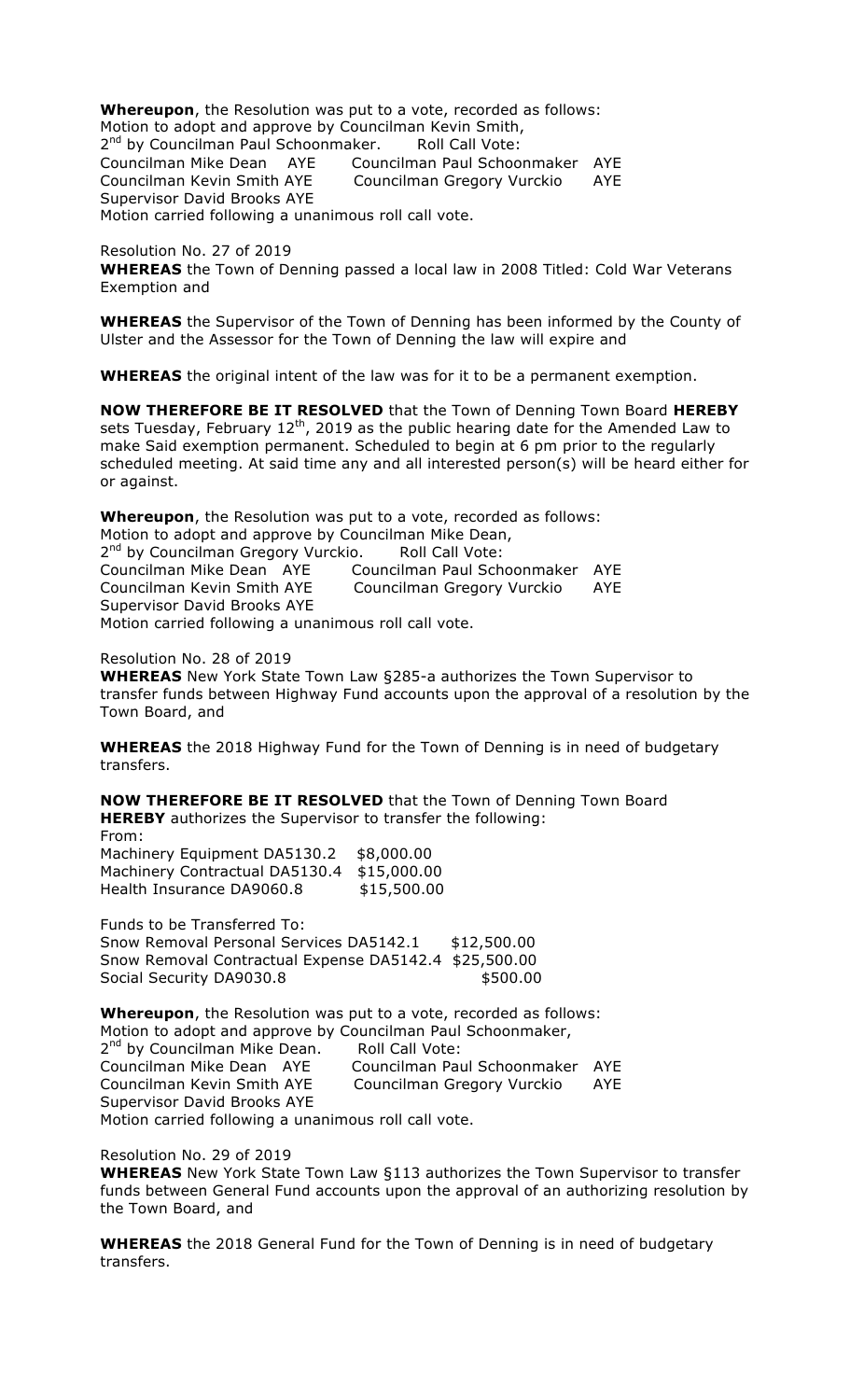**NOW THEREFORE BE IT RESOLVED** that the Town of Denning Town Board **HEREBY** authorizes the Supervisor to transfer the authorized funds. From:

Contingency Account A1990.4 \$5,000.00 Health Insurance A9060.8 \$5,325.00

| <b>Funds Transfer To:</b>                             |            |
|-------------------------------------------------------|------------|
| Town Supervisor, Contractual Account A1220.4 \$305.00 |            |
| Tax Assessor A1355.4                                  | \$890.00   |
| Highway Garage Contractual A5132.4                    | \$2,600.00 |
| Zoning, Contractual A8010.4                           | \$3,050.00 |
| Planning, Contractual A8020.4                         | \$3,360.00 |
| Social Security A9030.8                               | \$120.00   |
|                                                       |            |

**Whereupon**, the Resolution was put to a vote, recorded as follows: Motion to adopt and approve by Councilman Mike Dean, 2<sup>nd</sup> by Councilman Gregory Vurckio. Roll Call Vote: Councilman Mike Dean AYE Councilman Paul Schoonmaker AYE Councilman Kevin Smith AYE Councilman Gregory Vurckio AYE Supervisor David Brooks AYE Motion carried following a unanimous roll call vote.

Supervisor Comments:

- Supervisor Brooks submits the 2019 NYMIR insurance policy proposal.
- Discussion follows on the physical damage schedule specifically for the 2004 truck.
- The Board decides to decrease the value, as NYMIR would not pay what it is insured for.
- Councilman Vurckio remarks this is a good price.
- Councilman Dean agrees saying a lot of insurance for the price.
- Supervisor Brooks informs those present of his and Councilman Vurckio meeting, with the stakeholders for the Sundown Stream Project.
- Supervisor Brooks is hoping to get in by the end of the summer.
- Supervisor Brooks informs the Board that Chazen was here at town hall shooting grades, today.
- Supervisor Brooks opens a discussion on a security door with a safety, service window between the foyer and entrance into town hall, along with an electronic buzz in. Supervisor Brooks states he is hoping to get grant monies to pay for the proposed system.

Supervisor Brooks calls for Councilmen Comments:

- ! Councilman Schoonmaker comments court is tomorrow and he will be attending.
- ! Councilman Dean opens a discussion on the burner replacement at town hall. ! Councilman Vurckio opens a discussion on the size, location and condition of tanks at both town hall and highway.
- Supervisor Brooks remarks we will need propane for the emergency generator.
- ! Councilman Smith inquires if there is any news on the septic district?
- ! Supervisor Brooks replies yes, the access agreements for the systems which need immediate replacement have been in the mail.

Supervisor Brooks call for Public Comment:

o Mr. Hnatiw gives a few brief remarks on the issue before the judge, saying he will be attending court tomorrow.

Supervisor Brooks call for any further comments or discussion. There is none.

Motion to adjourn 7:06 by Councilman Mike Dean, 2<sup>nd</sup> by Councilman Gregory Vurckio, All in favor.

Respectfully Submitted by Joy Monforte, RMC, Town Clerk, Feb. 6<sup>th</sup>, 2019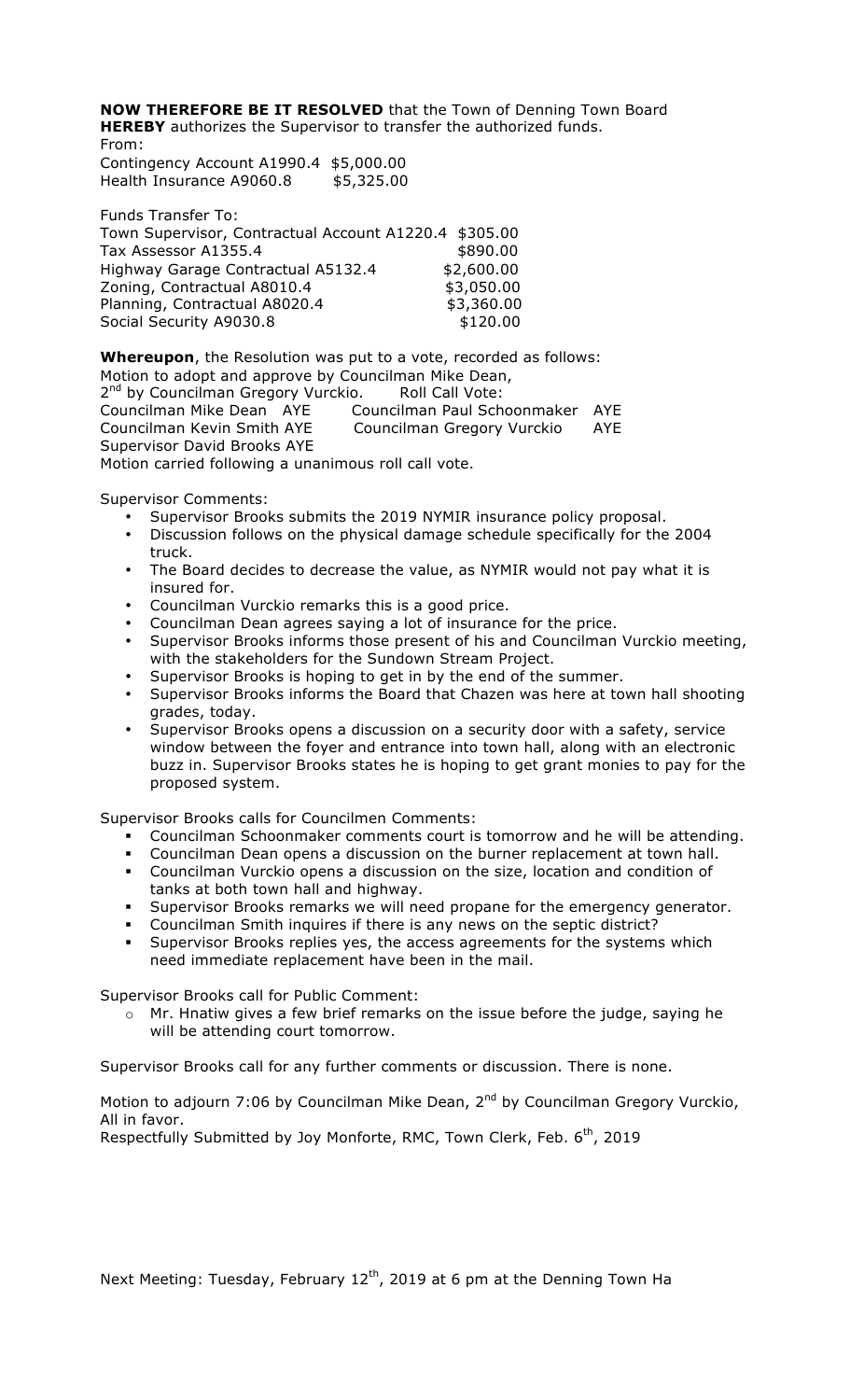# Town of Denning – Town Business Meeting

Meeting held on Monday, February  $11<sup>th</sup>$ , 2019 at the Denning Town Hall. The meeting has been moved up a day due to anticipated severe winter weather. Called to order at 6:05 p.m. by Supervisor David Brooks.

Present: Supervisor David Brooks Councilmen: Mike Dean, Paul Schoonmaker, and Kevin Smith. Absent: Councilman Gregory Vurckio, prior meeting commitment. Highway Superintendent Dan Van Saders.

The Town Clerk Minute Book was signed prior to the start of the meeting.

The Town Clerk gave the Board members their copy of the agenda, and Resolutions No. 31 thru 33 of 2019. As well as, the Budget vs. Actual thru January 2019.

Pledge of Allegiance

Public Hearing for Local Law No. 2 of 2019, tilted: Amending the Cold War Veterans Exemption is called to order by Supervisor Brooks. Supervisor Brooks call for any comments or questions. There is none. Whereupon a Motion to adjourn the public hearing and enter into the Business Meeting was made by Councilman Mike Dean, 2<sup>nd</sup> by Councilman Paul Schoonmaker. All in favor, with one absentee.

Highway Pre Pay Vouchers presented by Hwy Super. Van Saders. (see Warrant #2 Pre-Pay, voucher #2-7) Healthcare Reimbursement Acct. DA 9060.8 \$5,000.00 MVP Healthcare Inc. DA9060.8 \$8,324.86 Trust & Agency Account DA9030.8 \$920.42, \$1,211.80, \$38.25, \$1,030.34 Whereupon a Motion to approve and pay Highway Pre Paid Vouchers was made by Councilman Mike Dean, 2<sup>nd</sup> by Councilman Paul Schoonmaker. All in favor, with one absentee.

Highway Vouchers presented by Highway Superintendent Dan Van Saders. (see Warrant #2, voucher #15- 29) All Gas & WeldingDA5130.4 \$199.00 American Rock Salt DA 5142.4 \$2,900.91. \$2,575.78, \$5,496.736 Arkel Motors DA5130.4 \$2,1113.09 Apalachee Marine DA5142.4 \$17,152.54 Ellenville Sand & Gravel DA5142.4 \$1,691.17, \$2,922.18,2,455.85, \$2,960.46 \$853.01, \$2,905.59. Fleet Pride DA5130.4 \$467.30 HO Penn DA5130.4 \$378.24 Robert Green Truck Div. DA5130.4 \$917.76 Kimball Midwest DA5130.4 \$401.28 Mombaccus Excavating DA5142.4 \$1,751.00, \$1,741.00 The Rental Center of Monticello DA5130.4 \$43.19 Shakelton Auto & Truck Center DA5130.4 \$260.59 UC Self Ins. DA9040.8 \$8,875.08 Zanetti's Service Center DA5130.4 \$15.00 Middletown Medical DA9060.8 \$79.92 Woods Repair DA5130.14 \$635.60 Whereupon a Motion to approve and pay Highway Fund vouchers by Councilman Paul Schoonmaker,  $2^{nd}$  by Councilman Mike Dean. Motion carried 4 to 0 vote, with 1 absentee. Supervisor Brooks asks Highway Superintendent Van Saders if we are still using the treated salt? Response no, from Highway Superintendent Van Saders and we

are at max of the submitted amount on the white salt, there will be a \$6 per ton surcharge.

Hwy. Super. Van Saders leaves as his portion of the meeting has concluded.

General Pre Pay Vouchers presented by Supervisor Brooks. (see Warrant #2PP, voucher (#3-13) Central Hudson A1620.4 \$262.43, A5132.4 \$3304.87, A8160.4 \$46.07. Healthcare Reimbursement Acct. A9060.8 \$5,000.00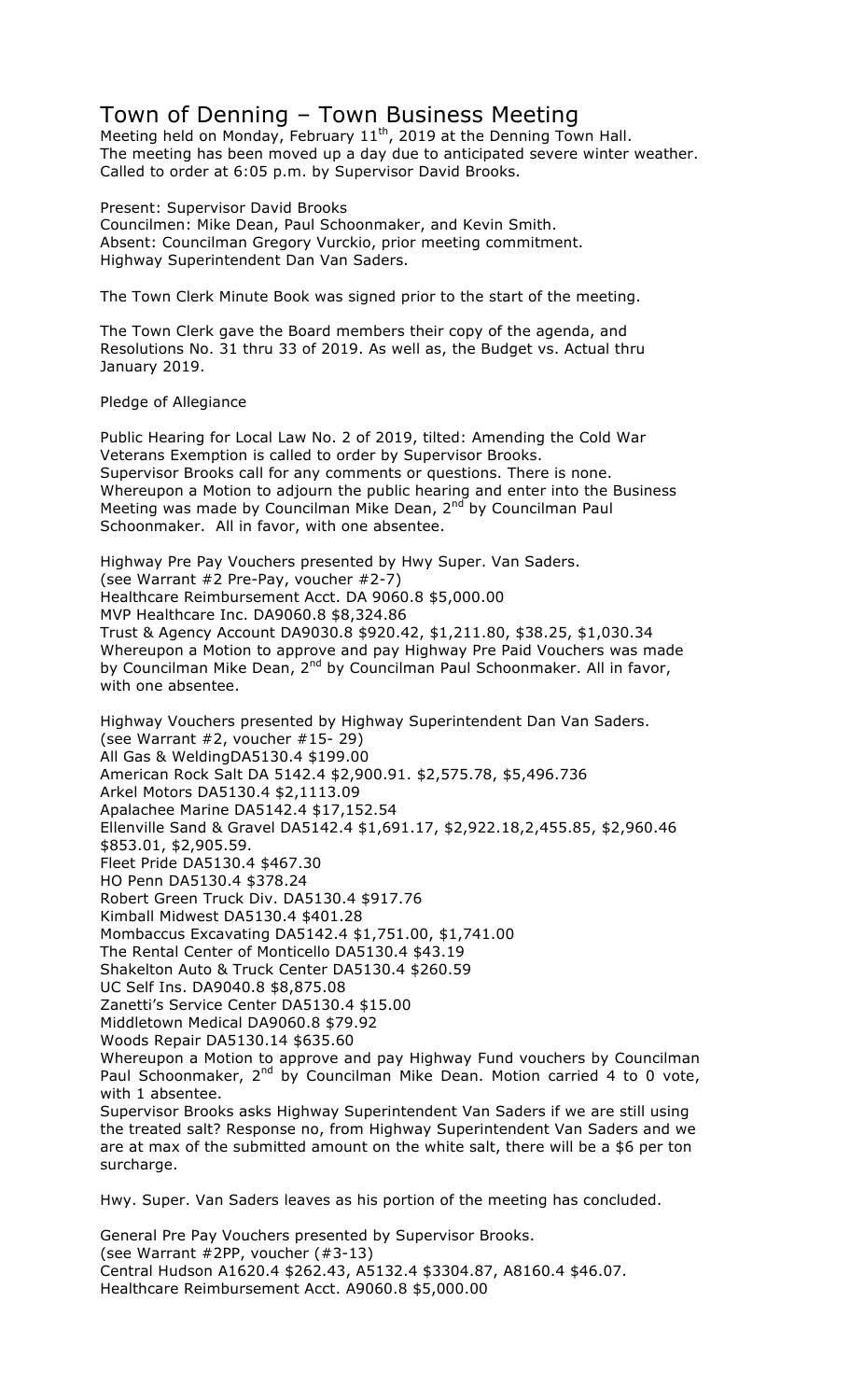MVP Health Care Inc. DA9060.8 \$60.50, \$6,111.92 TWC A5132.4 \$148.98, A1620.4 \$186.26 Trust & Agency Acct. DA9030.8 \$694.66, \$267.75, \$248.81, \$248.8. Whereupon a Motion to approve and pay General Fund Pre Pay vouchers by Councilman Mike Dean, 2<sup>nd</sup> by Councilman Kevin Smith, All in favor, with one absentee.

General Vouchers, presented by Supervisor Brooks. (see Warrant #2, vouchers 8-32) Tammy Beck A1110.4 \$125.00 Central Hudson A5182.4 \$104.94 Gnome Home Inc. A1410.4 \$9.60. Grahamsville First Aid Squad A4540.4 \$2405.75 Carl Landon A1460.4 \$229.58, \$158.49 Language Line Services A1110.4 \$20.38 Cindy Mickelson A1220.4 \$15.03 Joy Monforte A1410.4 \$ 51.23 MVP A9060.8 \$60.50 NFIP A1920.4 \$ NYSMA A1110.4 \$70.00 NYSAMCO A1110.4 \$50.00 Office of the Comptroller A690 \$1,021.50 Mike Preis, Inc. A1920.4 \$19,786.08 Perma Fix A5132.4 \$3,150.00, A1620.4 \$125.00  $\triangleright$  Discussion opened on cost of well pump and replacement, as well as install and the tightening of a sink pipe at town hall by Supervisor Brooks. Quill.com A5132.4 \$35.31, A1620.4 \$1,626.16 UC Info Services A1410.4 \$100.00 UC Magistrates Assoc. A1110.4 \$75.00 UCRRA A8160.4 \$1,763.45 UC Self Ins. Plan A9040.8 \$4,400.00 UCTCTXCA A1410.4 \$40.00 Generator Service A1620.4 \$250.00 Karl von Hassel A3310.4 \$483.00 UC Assoc. of Town Superintendents A5010.4 \$80.00 Thompson Reuters Inc. A5010.4 \$75.00 Whereupon a Motion to approve and pay General Fund vouchers by Councilman Mike Dean,  $2^{nd}$  by Councilman Kevin Smith. Motion carried 4 to 0 vote, with one absentee.

#### Resolution No. 31 of 2019

## **RESOLUTION OF THE TOWN BOARD OF THE TOWN OF DENNING AUTHORIZING THE CLARYVILLE-DENNING SEPTIC MAINTENANCE DISTRICT TO SOLICIT BIDS**

**WHEREAS,** the Town Board of the Town of Denning ("Town Board") previously entered into an agreement with the Catskill Watershed Corporation ("CWC") to participate in the Community Wastewater Management Program ("Program"), which provides for the planning, design and construction of community septic systems and/or the creation of septic maintenance districts in the NYC Watershed West of the Hudson River; and

**WHEREAS,** CWC's consultant for the Program, Lamont Engineers, has prepared a Preliminary Engineer's Report for the Hamlet of Claryville in the Town of Denning, evaluating various alternative methods for managing the wastewater needs of the hamlet; and

**WHEREAS,** the Town Board of the Town of Denning, by resolution passed August 8, 2018 established the Claryville-Denning Septic Maintenance District ("District") to be funded through a block grant administered by CWC under the Program; and

**WHEREAS**, the Preliminary Engineering Report identified thirteen (13) septic systems in the District for replacement during the initial phase of design and construction; and

**WHEREAS,** the District wishes to move forward and solicit bids to retain the services of contractors to replace the initial 13 septic systems in accordance with design plans prepared by CWC's consultant under the Program.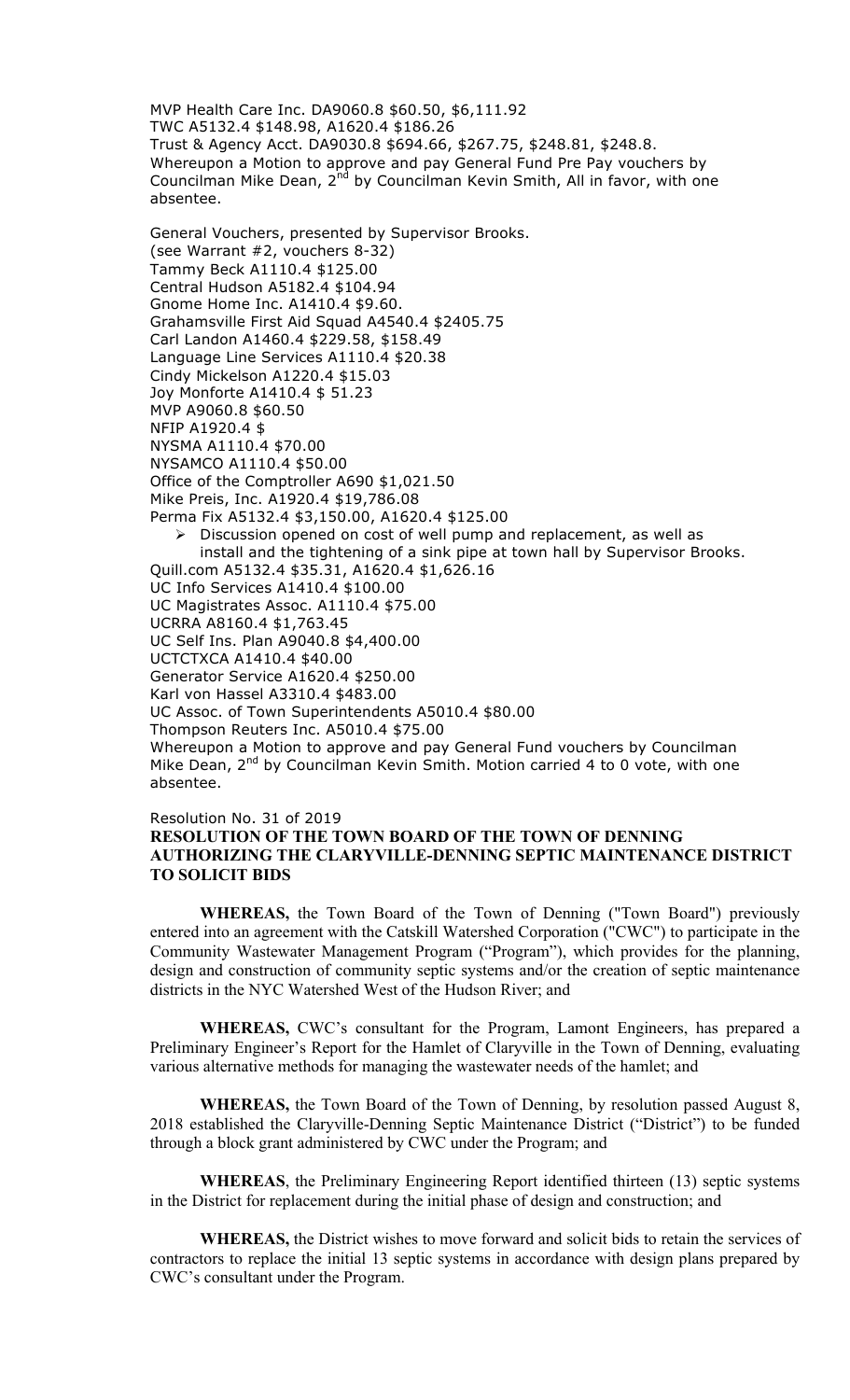### **THEREFORE, NOW BE IT RESOLVED THAT:**

6. 1. The Town Board of the Town of Denning authorizes the Town Supervisor to solicit bids from and review the qualifications of contractors able and willing to perform the task of replacing 13 septic systems identified for replacement in the initial phase of design and construction, provided that the Town Board, on behalf of the District first obtains the necessary construction access agreements from each affected property owner.

**Whereupon**, the Resolution was put to a vote, recorded as follows: Motion to adopt and approve by Councilman Kevin Smith, 2<sup>nd</sup> by Councilman Mike Dean. Roll Call Vote: Councilman Mike Dean AYE Councilman Paul Schoonmaker AYE Councilman Kevin Smith AYE Councilman Gregory Vurckio ABSENT Supervisor David Brooks AYE Motion carried following a unanimous roll call vote, with one absentee. **4 AYES 0 NAYS 1 ABSENTEE**

Resolution No. 32 of 2019

**WHEREAS** New York State Town Highway Law § 141 authorizes the Town Board to transfer funds between highway accounts, and

**WHEREAS** the funds for the Stormwater Retrofit Program are placed in a separate account and are used solely for the maintenance of the storm water retrofit project, and

**WHEREAS**, Dan Van Saders Highway Superintendent has submitted the cost of maintenance on the Stormwater system for the following years:

2015 5 hours @ 19.85 = \$99.25 2016 4 hours @ 20.10= \$80.40 2017 4 hours @20.22= \$80.88 2018 6 hours @20.59= \$123.54 at the total cost of \$384.07.

**NOW THEREFORE BE IT RESOLVED** that the Town Board **HEREBY** authorizes the Supervisor to transfer the sum of \$384.07 from DA231 Stormwater Retrofit Project Fund to reimburse the Highway Fund DA202 for the prior year expenses.

**Whereupon**, the Resolution was put to a vote, recorded as follows: Motion to adopt and approve by Councilman Mike Dean,

2<sup>nd</sup> by Councilman Paul Schoonmaker. Roll Call Vote:

Councilman Mike Dean AYE Councilman Paul Schoonmaker AYE Councilman Kevin Smith AYE Councilman Gregory Vurckio ABSENT Supervisor David Brooks AYE

Motion carried following a unanimous roll call vote, with one absentee.

Resolution No. 33 of 2019 **WHEREAS** the Town of Denning passed a local law in 2008 Titled: Cold War Veterans Exemption and

**WHEREAS** the Supervisor of the Town of Denning has been informed by the County of Ulster and the Assessor for the Town of Denning the law will expire and

**WHEREAS** the original intent of the law was for it to be a permanent exemption. And

**WHEREAS** the Town of Denning Town Board has held a public hearing date for the Amended Law to make Said exemption permanent. And t said time any and all interested person(s) were heard either for or against.

**NOW THEREFORE BE IT RESOLVED** the Town of Denning Town Board **HEREBY** adopts and approves of Resolution No. 33 of 2019 adopting Local Law No. 2 of 2019 making the "Cold War Exemption Permanent".